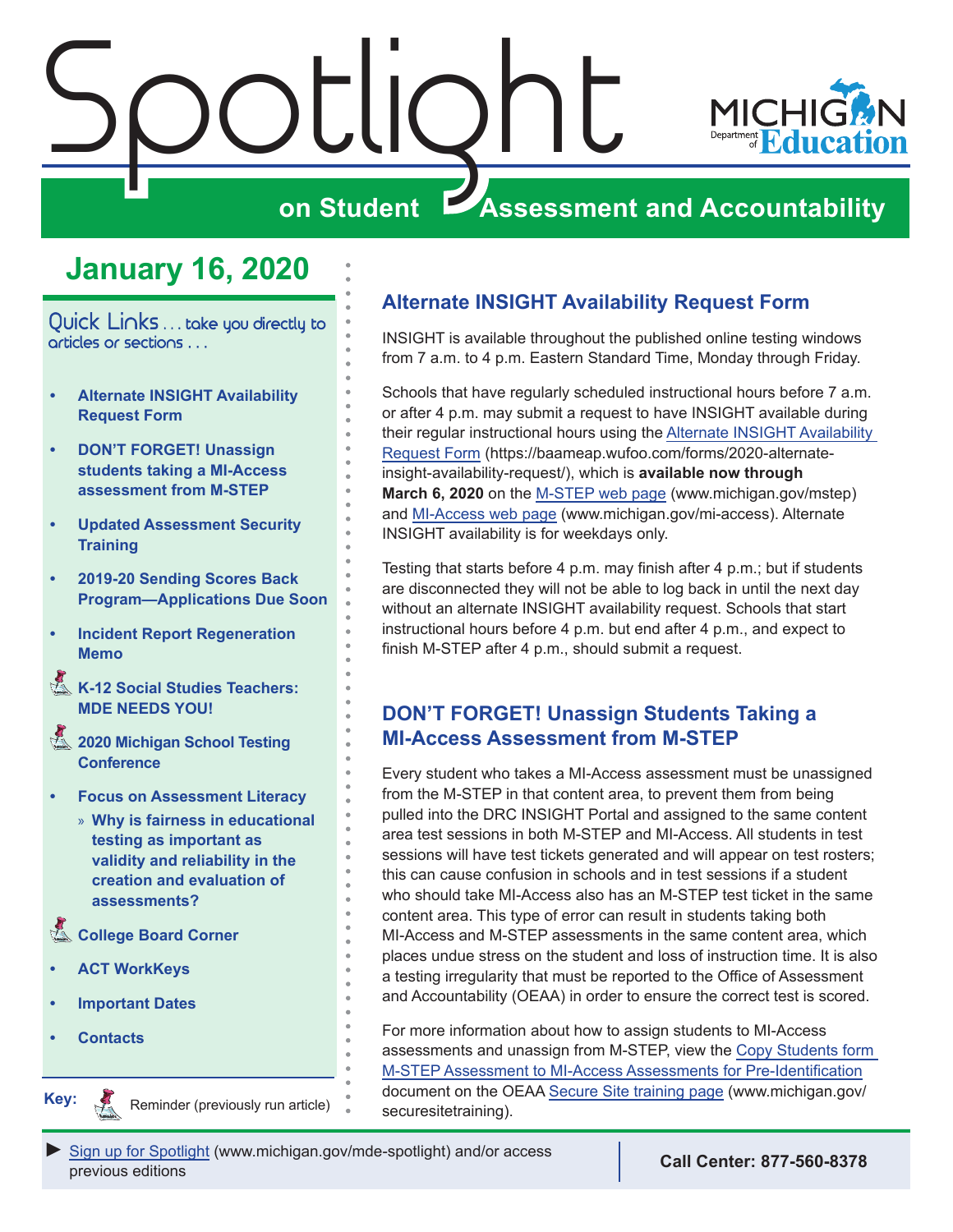## <span id="page-1-0"></span>**Updated Assessment Security Training**

Annual security training is a requirement for individuals who will take part in the administration of state assessments including ACT WorkKeys, Early Literacy and Mathematics Benchmark, MI-Access, M-STEP, PSAT 8/9, and PSAT 10, SAT with Essay, WIDA ACCESS for ELLs, and WIDA Alternate ACCESS for ELLs. As noted in the [November](https://gcc01.safelinks.protection.outlook.com/?url=https%3A%2F%2Fwww.michigan.gov%2Fdocuments%2Fmde%2FSpotlight_11-14-19_671461_7.pdf&data=02%7C01%7CFenbyJ%40michigan.gov%7C0a1a376dd0014242bcd408d799115186%7Cd5fb7087377742ad966a892ef47225d1%7C0%7C0%7C637146171962694869&sdata=n%2FjDSDi5LtbdjIByxnOtuwKMMcksynmsg0%2Fe7NNzn1o%3D&reserved=0)  [14, 2019, Spotlight,](https://gcc01.safelinks.protection.outlook.com/?url=https%3A%2F%2Fwww.michigan.gov%2Fdocuments%2Fmde%2FSpotlight_11-14-19_671461_7.pdf&data=02%7C01%7CFenbyJ%40michigan.gov%7C0a1a376dd0014242bcd408d799115186%7Cd5fb7087377742ad966a892ef47225d1%7C0%7C0%7C637146171962694869&sdata=n%2FjDSDi5LtbdjIByxnOtuwKMMcksynmsg0%2Fe7NNzn1o%3D&reserved=0) in addition to reading the Assessment Integrity Guide (AIG), District and Building Assessment Coordinators are required to take the Assessment Security Training course or the Refresher course through Michigan Virtual's Professional Learning Portal (https://plp.mivu.org/). Test Administrators and Proctors must take the course and/ or read the AIG (MDE recommends that the District and Building Coordinators determine which training method is best for their testing staff and be responsible for ensuring that the training is delivered). Other staff with access to secure materials can satisfy the assessment security training requirement by reading Keeping Assessment Materials Secure found in Appendix E of the AIG.

The Michigan Department of Education is pleased to announce that this year's updates to Assessment Security Training will be available on Monday, January 20, 2020. To streamline annual training, this update will include a Refresher Course alternative for anyone who has completed the full course in previous school years. This separate course in the MV Professional Learning Portal starts with a pre-test, allowing users to "test out" of reviewing material they already know. The Refresher Course is expected to take about 15 minutes, which may vary based on the pretest. All learners will register for the same course in the catalog, and the system will route them to the refresher if they have successfully completed the full course previously.

#### **About the Assessment Security Training course**

By participating in this training, staff will:

- review the importance of test security during all phases of test administration
- know how to properly prepare for test administration
- understand what to do if something doesn't go as planned

Each module is designed to be completed in 10-15 minutes. Learners who complete all four modules and demonstrate their knowledge on a short comprehensive test will print a Certificate of Completion at the end of the training, to be kept on file within the district or building.

This course is available free of charge through Michigan Virtual's Professional Learning Portal.

Register for the [MDE Assessment Security 2020 training](http://bit.ly/MDEAssessmentSecurity) (http://bit.ly/MDEAssessmentSecurity).

### **2019-20 Sending Scores Back Program— Applications Due Soon**

Intermediate School Districts (ISDs), consortia, or other partnering districts may want to apply to participate in the "Sending Scores Back" Program for school accountability reporting. Eligible schools and classroom programs provide: alternative education, early/middle college education, gifted and talented education, or special education services to neighboring or consortium districts.

The Sending Scores Back Program allows non-resident student assessment results and non-resident student graduation statuses to be redirected in school accountability reporting to another school in a student's own district of residency. **Note:** Public school academies (PSAs) are not eligible for this program, as PSAs do not have resident district boundaries in the same way traditional districts do.

Applying for the Sending Scores Back Program will designate your school building or classroom program as a Shared Educational Entity (SEE) or Specialized Shared Educational Entity (S2E2). This status is then used during submissions in the Michigan Student Data System (MSDS) to identify students to be processed specially in school accountability reporting. Students identified in these schools/ programs are then attributed back to a school building identified in their resident school district for the purposes of school accountability calculations.

#### *(Continued on next page)*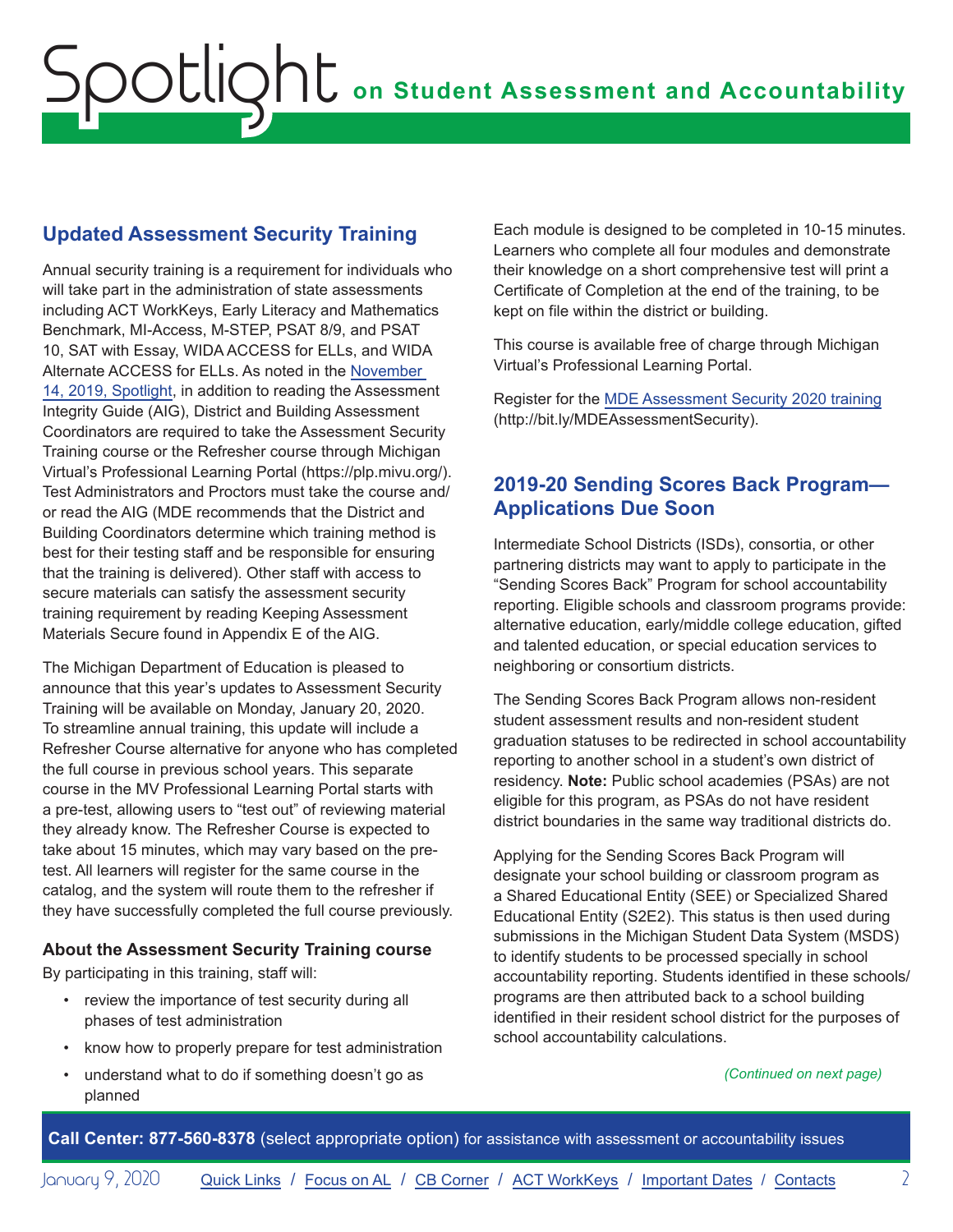<span id="page-2-0"></span>Shared Educational Entities (SEEs) and Shared Specialized Educational Entities (S2E2s) that participated in the Sending Scores Back Program in a prior school year need to reapply to reestablish their status as a SEE or S2E2 in the Sending Scores Back Program for 2019-2020 school accountability results, expected in the fall of 2020.

Additional information and applications to participate in this program are available on the [Shared Educational](http://www.michigan.gov/sees)  [Entities web page](http://www.michigan.gov/sees) (www.michigan.gov/sees). Applications will be due via electronic submission, **no later than January 27, 2020**.

### **Incident Report Regeneration Memo**

The Office of Assessment and Accountability (OEAA) monitors trends in test administration irregularities. This helps identify issues in test administration practices, as well as areas where OEAA can provide additional supports to schools and districts as they prepare for test administration.

One area monitored is the number of student tests that are regenerated. Test regeneration completely deletes all of the student's initial responses and requires the student to retake the entire test. While regeneration is necessary in certain situations to obtain a valid student test score, having to retake a test necessarily increases the amount of time a student spends on testing and the time the school and/or district has to spend administering the assessment.

Our data indicate that the most common reason for regeneration of a test is that the school and/or district did not assign a required designated support or accommodation to a student in the DRC INSIGHT Portal.

Schools and districts that had any test regeneration(s) due to errors in the provision of accommodations or designated supports during the Spring 2019 test cycle will receive a targeted email and memo stating the number of regenerations that occurred during testing in Spring 2019.

This communication will be sent to District Superintendents, Building Principals, and both District and Building M-STEP Coordinators as identified in the Educational Entity Master (EEM).

To avoid the need for test regeneration due to designated support and/or accommodation errors in the Spring 2020 administration, MDE provides resources on the [M-STEP](www.michigan.gov/mstep)  [web page](www.michigan.gov/mstep) (www.michigan.gov/mstep) or [MI-Access](http://www.michigan.gov/mi-access)  [web page](http://www.michigan.gov/mi-access) (www.michigan.gov/mi-access) that can be used to ensure all appropriate designated supports and accommodations are assigned in the DRC INSIGHT Portal. Once on this site, go to the **Supports and Accommodations** section and select [Recording and](https://www.michigan.gov/mde/0,4615,7-140-22709_70117-347506--,00.html)  [Tracking Resources](https://www.michigan.gov/mde/0,4615,7-140-22709_70117-347506--,00.html) to view sample tracking worksheets, along with a Microsoft Excel file used to track designated supports and accommodations for a school or district.

For information about how to assign designated supports and accommodations in the DRC INSIGHT Portal, log into to the [DRC INSIGHT Portal](https://mi.drcedirect.com) (https://mi.drcedirect. com), then select **My Applications: General Information, Documents**, and then **Document Type: Mini-Modules**. This will allow you to view the *How to Assign and Mass-Assign Student Supports and Accommodations* module. The information is also available for you to read in the *DRC INSIGHT Portal User Guide* under **Document Type: Manuals & Directions**.

Requiring any student to retake an entire test, particularly a student who needs a designated support or accommodation, places undue stress on the student, who must redo work that he or she has already completed, while potentially missing valuable instructional time while retesting. Retesting also burdens the school and/or district, by requiring more time spent submitting incident reports, gathering the required documentation, providing devices for testing, and dedicating staff to administer the test.

All this can be prevented by the appropriate assignment of all designated supports and accommodations **before** test tickets are generated and test administration begins.

**Call Center: 877-560-8378** (select appropriate option) for assistance with assessment or accountability issues

January 9, 2020 **[Quick Links](#page-0-0) / [Focus on AL](#page-4-0) / [CB Corner](#page-5-1) / [ACT WorkKeys](#page-7-0) / [Important Dates](#page-8-1) / [Contacts](#page-9-1)** 3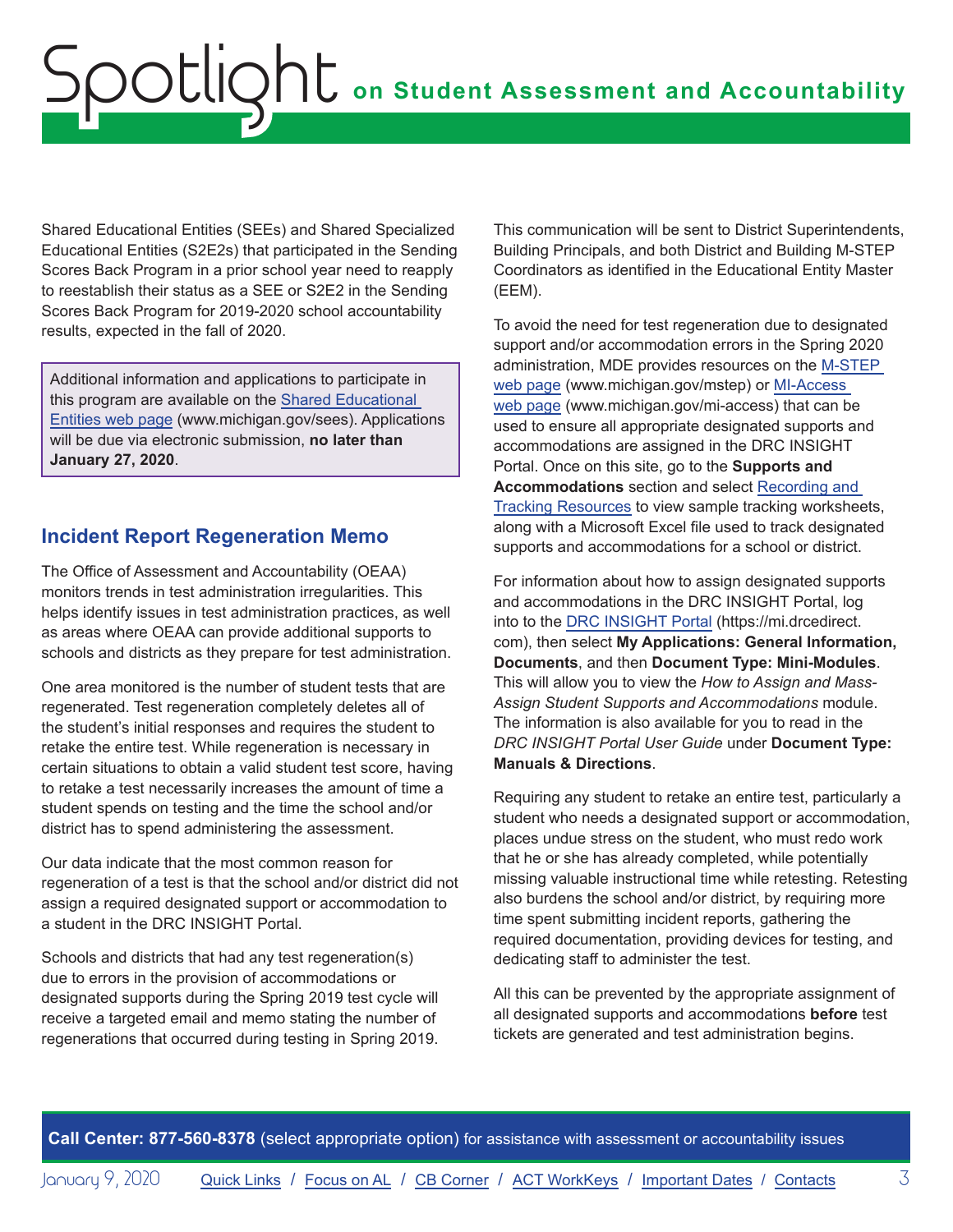## <span id="page-3-0"></span>K-12 Social Studies Teachers: **MDE NEEDS YOU!**

Become part of a team that contributes to the development of the social studies M-STEP. This is a fantastic opportunity for educators to learn more about the state's assessment system, to become more familiar with the revised social studies standards, to collaborate with other educators, and to earn a little extra money or SCECHs for their expertise, time, and contributions.

The Michigan Department of Education (MDE) relies on teachers from all social studies content areas, grades K-12, from across the state to help develop, write, and review items for our state assessments.

The MDE application process allows teachers to apply online to work with the following committees:

- **Item Writing** Teachers develop the items for Michigan's social studies M-STEP assessments. The process begins with an overview of the new standards and a closer look at some of the more significant changes. Teachers learn how to design items that assess student understanding of these learning expectations and develop stand-alone items as well as items that will be part of a "context" or stimulusbased question set.
- **Content Advisory Committees** Teachers not involved in the item writing process are needed to provide content-related feedback and recommendations on items, both before and after they have been field tested.
- **Bias and Sensitivity Committees** Teachers not involved in the item writing process are needed to provide bias- and sensitivity-related feedback and recommendations on items, both before and after they have been field tested.

We begin new test development work this February, so apply soon! Please complete the [online application](https://www.cvent.com/d/pgq6sr) (https:// www.cvent.com/d/pgq6sr).

## **Z** 2020 Michigan School Testing Conference

The 2020 Michigan School Testing Conference (MSTC) will be held **February 11–13, 2020** at the Sheraton Ann Arbor Hotel in Ann Arbor, Michigan. This year's conference will be the 60th annual event.

The mission of MSTC is to provide educators with professional learning opportunities about assessment, as well as information on national, state, and local assessment programs and trends. The conference is unique in its match to the needs of Michigan educators, featuring examples of outstanding practices from local educators, as well as state and nationally renowned experts in the field.

The annual Michigan School Testing Conference consists of a day for workshops and two days of plenary and clinic sessions.

On **Tuesday, February 11, 2019**, from **8:30 to 11:45 a.m.** and **12:45 to 4:00 p.m.**, six half-day and two full-day workshops will be offered, including a full-day workshop for new assessment coordinators. Registration begins at 7:30 a.m. Continental breakfast and a light lunch will be offered for all conference workshop attendees.

The conference takes place **Wednesday, February 12** through **Thursday, February 13, 2019**. Registration includes continental breakfast and lunch on both days.

Keynote presenters on Wednesday, February 12 include Tom Guskey (University of Louisville) and Andy Middlestead (MDE). Jim Pellegrino (University of Illinois-Chicago) and a panel of current and retired educators who will celebrate the 60th anniversary of the conference are the keynote presenters on Thursday, February 13.

For conference program information and registration, go to the [MSTC online registration site](http://www.gomasa.org/MSTC2020) (www.gomasa.org/ MSTC2020).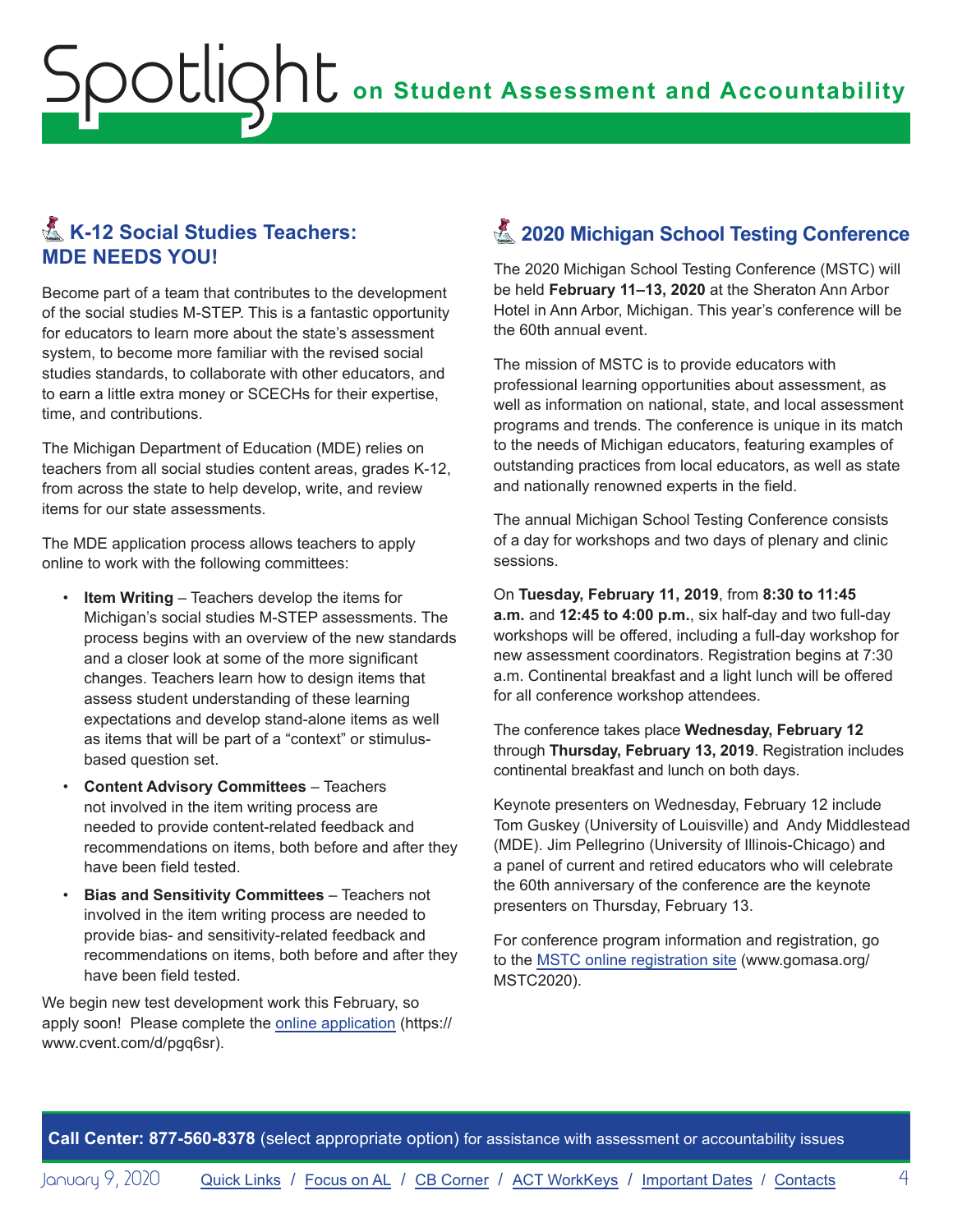#### <span id="page-4-0"></span>**Why is fairness in educational testing as important as validity and reliability in the creation and evaluation of assessments?**

Fairness describes the degree to which a test contains measures that are free from bias. Fairness—along with validity and reliability—forms the third element in the "big three" concerns that must be considered when developing or evaluating educational tests, regardless of whether the tests are large-scale or classroom based.

If items on a test are biased—that is, when a test question is posed that advantages or disadvantages some students—then the test itself will be biased and will interfere with the validity of test score interpretation (AERA, 2014).

While most educators will be concerned with the fairness of locally developed assessments, when evaluating the fairness of any assessment, two types of evidence may be considered:

- **Judgmental evidence:** the process of determining whether an item might "offend or unfairly penalize a group of students because of personal characteristics such as gender, ethnicity, religion, or race" (Popham, 2018). In both large-scale and classroom-based assessments, it is important to conduct a systematic item-by-item review, either by a formal bias review committee or a group of colleagues, to judge whether bias exists.
- **Empirical evidence:** the statistical analysis of an item based on the performance of subgroups to reveal potential bias. This analysis is conducted on comparison of p-values (the percent of test takers who answer an item correctly) and/or differential item functioning (DIF), which occurs when equally abled test takers differ in their item response simply as a function of group membership. Empirical evidence requires large datasets to make accurate inferences about an item's bias.

Ideally, both types of evidence should be used to document a test's fairness, but only when obtaining both types of evidence is possible. Most of the time, for smaller-scale assessments that do not assess large groups of students, educators must rely solely on judgmental evidence, as it is the most feasible way of determining whether an item is biased.

Next month, we will discuss performance-based assessment and explore why, along with other measures, it may provide a more complete assessment of a student's academic ability.

#### **Related Resources**

Learning Point: What's in a name? How ALN [uses key assessment terms](http://bit.ly/LP-AssessmentTerms) (MAC, 2017) This ALN Learning Point defines key terms, including fairness, bias, and sensitivity, that are discussed in this article.

The OEAA is looking for qualified Michigan educators to serve on an assessment Bias and Sensitivity committee. To be added to a possible pool of committee members, please complete the [online application](https://www.cvent.com/d/pgq6sr) (https://www.cvent.com/d/ pgq6sr).

#### **Put Into Practice**

- 1. Choose a classroom or district common assessment and, with a colleague, conduct a bias review. Ask the fundamental question as you consider each item on the assessment: "*Might this item offend or unfairly penalize any group of students because of personal characteristics such as gender, ethnicity, religion, or race*"? Do you and your colleague agree when evaluating each item for fairness?
- 2. Working with your colleague, revise any item(s) for fairness you identified as being potentially biased.

*(Continued on next page)* **Focus on Assessment Literacy**

Interim

Summative

**Formative**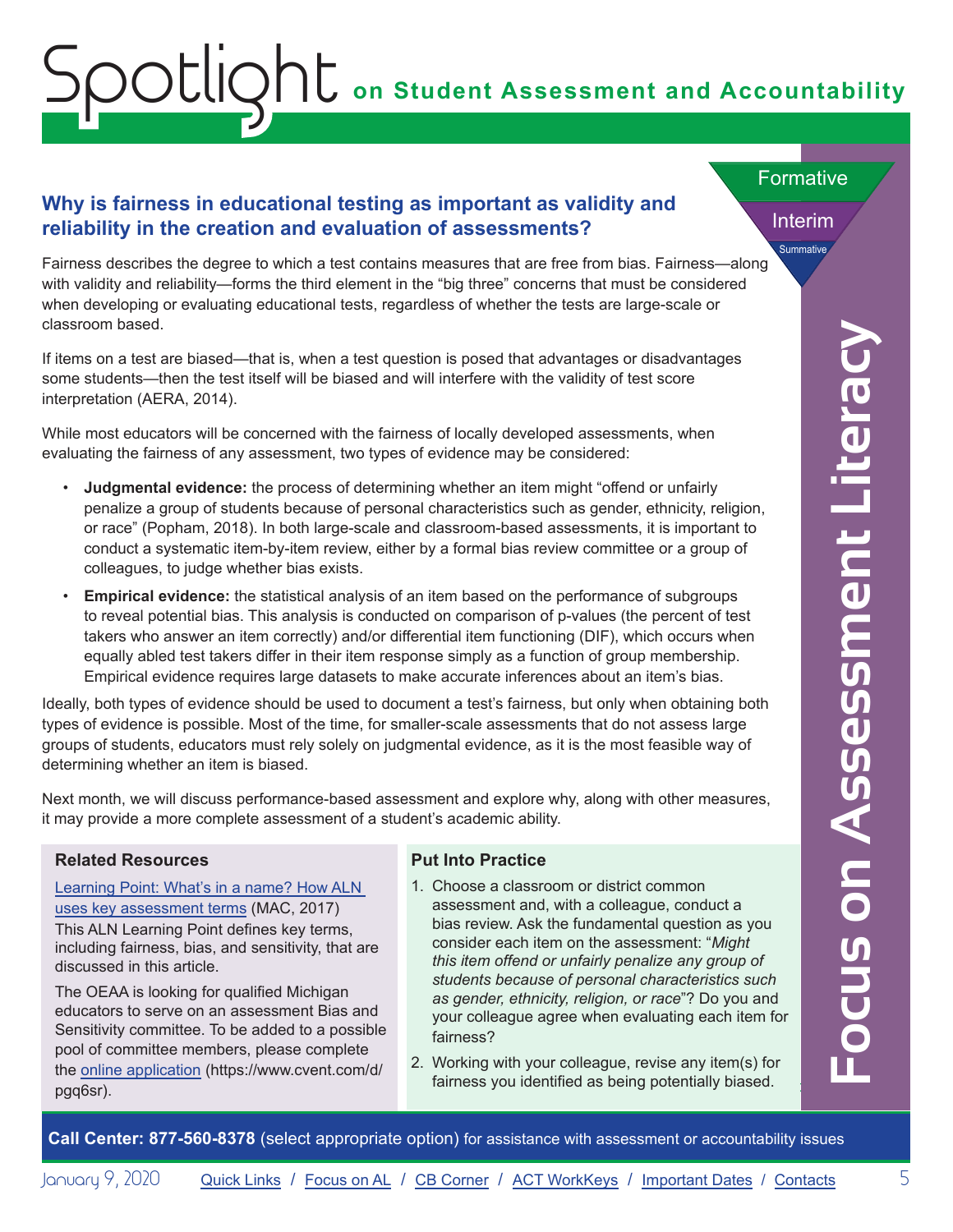**on Student Assessment and Accountability**

#### <span id="page-5-1"></span>College Board Corner **Reminders**

<span id="page-5-0"></span>Spotlight

*Information on SAT*®*, PSAT*™ *8/9, and PSAT*™*10 provided by the College Board*

#### **Questions about Spring PSAT 8/9, PSAT 10, or SAT?**

- Call the Michigan Educator Hotline: 866-870-3127 (select Option 1)
- Email [michiganadministratorsupport@](mailto:michiganadministratorsupport%40collegeboard.org?subject=) [collegeboard.org](mailto:michiganadministratorsupport%40collegeboard.org?subject=)

#### **Pre-ID Window Now Open**

Test materials and Pre-ID labels for the SAT with Essay, PSAT 10, and PSAT 8/9 will be based on the number of students pre-identified in the Secure Site by **February 12, 2020 at 5 p.m.** For information on the Pre-ID process, refer to the [December 19, 2019 Spotlight](https://www.michigan.gov/documents/mde/Spotlight_12-19-19_674462_7.pdf)  [Newsletter](https://www.michigan.gov/documents/mde/Spotlight_12-19-19_674462_7.pdf) (http://www. michigan.gov/mde-spotlight).

#### **State-Allowed Accommodations Window Open Now**

Requests for state-allowed accommodations (recommended for 8th graders) can now be entered in the Services for Students with Disabilities (SSD) online system. Once logged into SSD Online, SSD coordinators should select the link that says, **Go to State-Allowed Accommodations Dashboard** and enter student information. Requests will be approved automatically within a few days, and no documentation will be required. The deadline for entering requests is **February 24, 2020**.

#### **Transferring Students in SSD Online**

If students were approved for College Board accommodations for testing in Spring 2019 and will be testing under a different AI code in Spring 2020,

they must be transferred in SSD Online. They will not automatically be transferred for you. To transfer a student:

- 1. Select "Submit Accommodations Request" in the top right corner of the SSD Online dashboard of the school the student is now attending.
- 2. Respond "Yes" to these two questions:
	- » Has a request for accommodations already been submitted for this student?
	- » Is this a Transfer Student?
- 3. You will be asked for the student's name, date of birth, and their College Board SSD number. To obtain a student's College Board SSD number:
	- » Ask the student or parent if they have a copy of the eligibility letter.
	- » Have the student log into their College Board account to obtain a copy of the eligibility letter.
	- » Contact the student's previous school and request a copy of the eligibility letter or the SSD number.
	- » Contact the SAT School Day Educator Hotline and choose the option for SSD. They may request that the student be present in order to provide permission to give the SSD number to the school.

If the student is requesting different accommodations from those approved or is not receiving the approved accommodations at your school, documentation review may be required.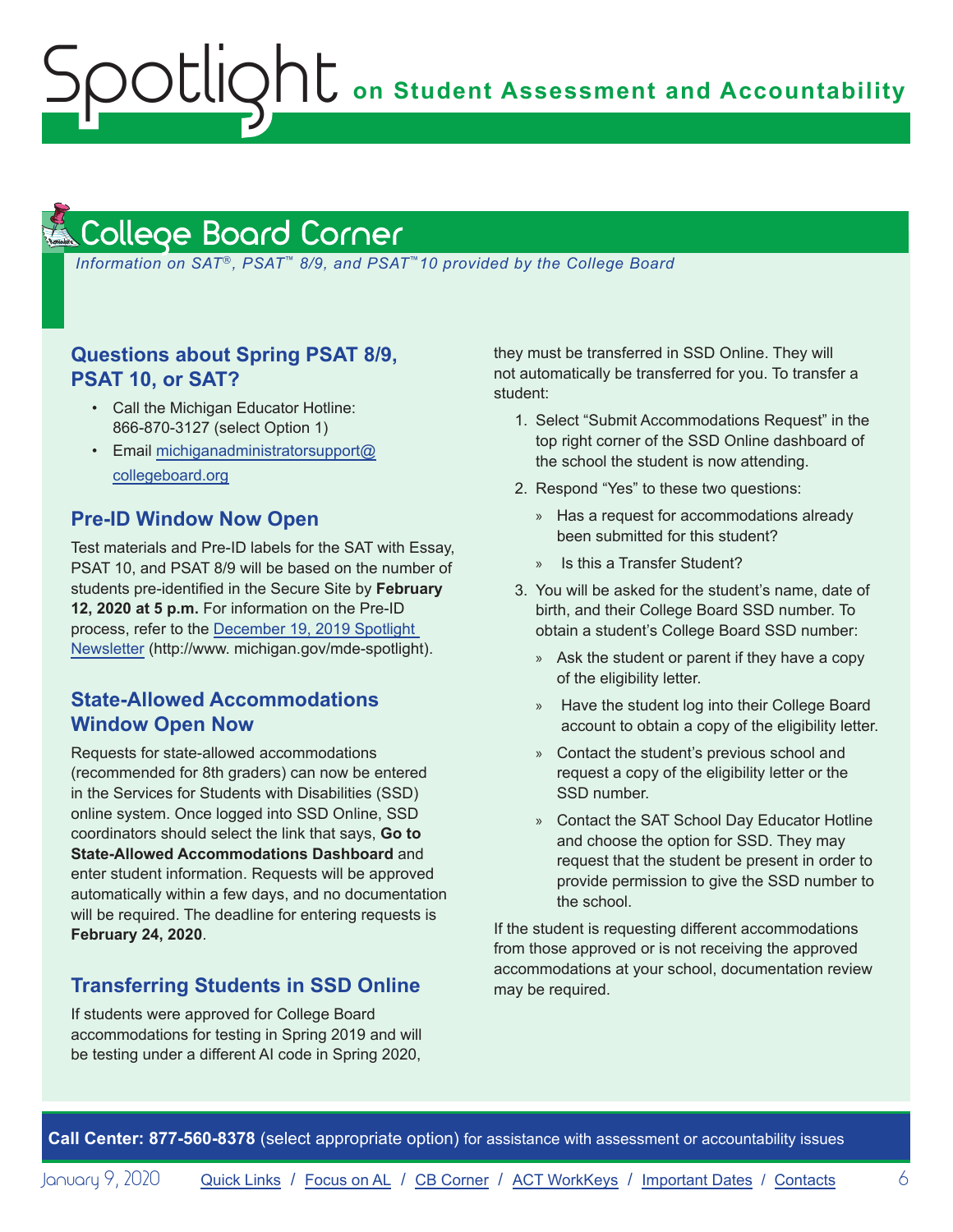#### **Accommodations and Supports Webinar**

A recording and a PDF of the webinar conducted in December is now posted on the MME [www.michigan.](www.michigan.gov/mme) [gov/mme](www.michigan.gov/mme) and [PSAT](http://www.michigan.gov/psat) (www.michigan.gov/psat) web pages.

### **Coming Soon**

PDFs of testing manuals and translated test directions will be available for download in February.

**Call Center: 877-560-8378** (select appropriate option) for assistance with assessment or accountability issues

January 9, 2020 [Quick Links](#page-0-0) / [Focus on AL](#page-4-0) / [CB Corner](#page-5-1) / [ACT WorkKeys](#page-7-0) / [Important Dates](#page-8-1) / [Contacts](#page-9-1) 7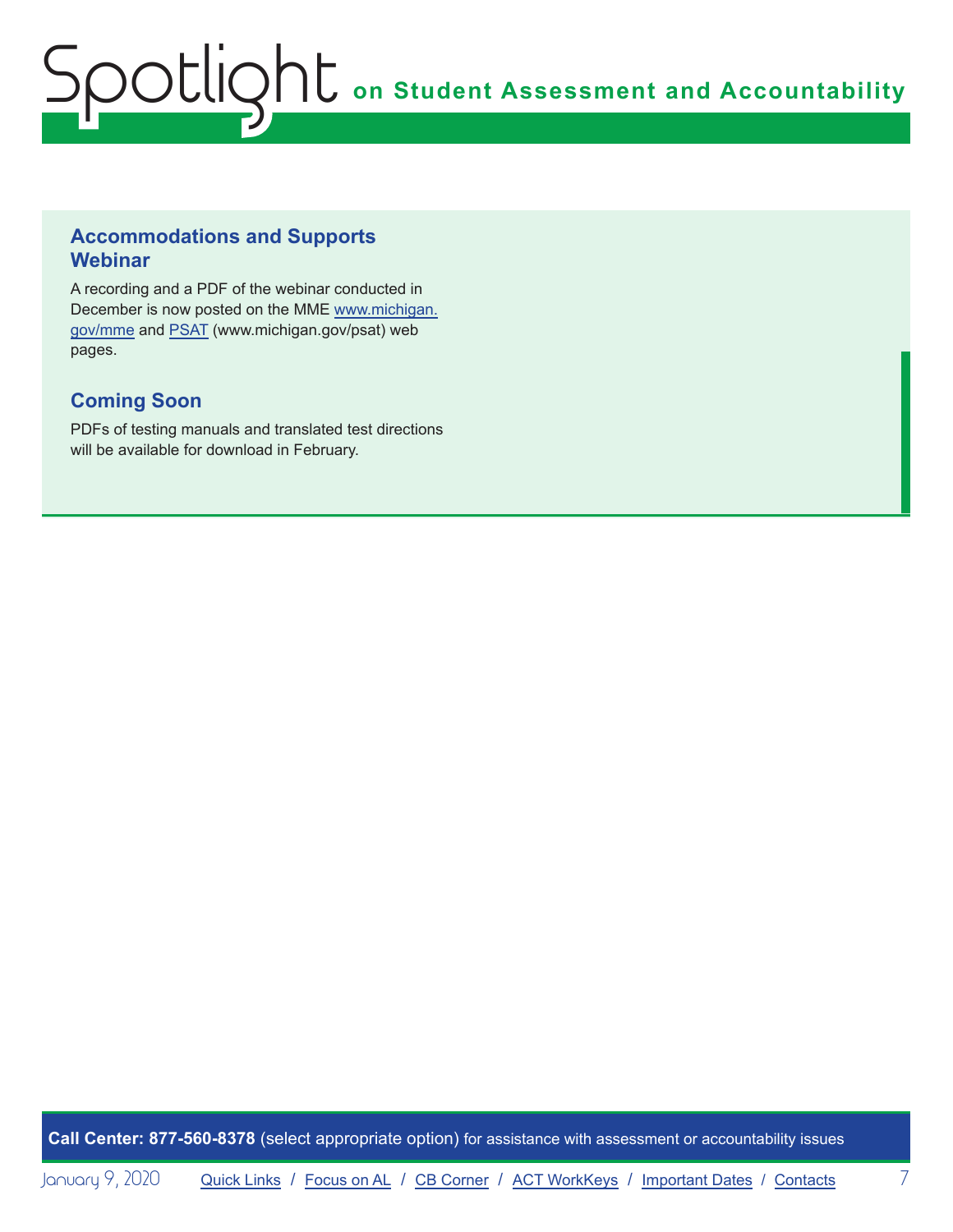**on Student Assessment and Accountability**



Information on ACT<sup>®</sup> WorkKeys<sup>®</sup> provided by the ACT.

#### **Pre-identify Students and Order WorkKeys Test Materials**

<span id="page-7-0"></span>Spotlight

The window to submit student data for Pre-ID barcode labels and to order ACT WorkKeys standard-time and accommodations materials for the initial test dates (April 15–28, 2020) is **January 8 – February 12, 2020, 5 p.m.** using the [OEAA Secure Site](http://www.michigan.gov/oeaa-secure) (www. michigan. gov/oeaa-secure).

Refer to the **Pre-Identification** and **Initial Materials Ordering** articles in the [December 19, 2019 Spotlight](https://www.michigan.gov/documents/mde/Spotlight_12-19-19_674462_7.pdf)  [Newsletter](https://www.michigan.gov/documents/mde/Spotlight_12-19-19_674462_7.pdf) (www.michigan.gov/mde-spotlight) for complete information about these processes.

Refer to the [January 9, 2020 Spotlight Newsletter](https://www.michigan.gov/documents/mde/Spotlight_1-9-20_676327_7.pdf) (www. michigan.gov/mde-spotlight) for additional information about the WorkKeys test materials that are available for ordering.

#### **ACT WorkKeys Training Webinars**

ACT will be hosting two optional training webinars in preparation for the April test administration. For complete information and registration links, please refer to the [January 9, 2020 Spotlight Newsletter](https://www.michigan.gov/documents/mde/Spotlight_1-9-20_676327_7.pdf) (www. michigan.gov/mde-spotlight).Student Preparation – Go For Platinum!

#### **ACT WorkKeys Training Packets**

Training packets will be shipped to participating schools the week of **January 20, 2020**. They will contain copies of the answer documents, manuals, and other administration materials, so that test coordinators may

familiarize themselves with policies and procedures. Additional copies of these materials will be sent in your initial shipment of test materials in March.

The training packets will be sent to the mailing address of the WorkKeys Test Coordinator listed in [Educational](www.michigan.gov/EEM)  [Entity Master \(EEM\)](www.michigan.gov/EEM) (www.michigan.gov/eem), not to the building address. For information on updating the EEM, refer to the [September 5, 2019 Spotlight](https://www.michigan.gov/documents/mde/Spotlight_9-5-19_665116_7.pdf)  [Newsletter](https://www.michigan.gov/documents/mde/Spotlight_9-5-19_665116_7.pdf) (www.michigan.gov/mde-spotlight).

For all upcoming events and deadlines, be sure to reference the following documents:

- [ACT WorkKeys Schedule of Events](http://www.act.org/content/dam/act/unsecured/documents/ScheduleofEventsWorkKeys-MI.pdf) posted on the [ACT state testing website](http://www.act.org/content/act/en/products-and-services/state-and-district-solutions/michigan.html) (www.act.org/ districtandstate/michigan.html) on the **WorkKeys on Paper** page
- [MME List of Important Dates Spring 2020](https://www.michigan.gov/documents/mde/MME_List_of_Important_Dates_668755_7.pdf) found on the [MME web page](www.michigan.gov/mme) (www.michigan.gov/ mme) under **General Information**

#### **Contacting ACT**

If you have questions, you may:

- 1. contact ACT via the [Contact Us web page](http://www.act.org/aap/state/contact.html) [\(www.act.org/aap/state/contact.html](https://www.act.org/aap/state/contact.html))
- 2. call ACT at 800-553-6244, 9:30 AM 6:00 PM ET
	- standard time: ext. 2800
	- accommodations: ext. 1788
- 3. email accommodations questions to [ACTStateAccoms@act.org](mailto:ACTStateAccoms%40act.org?subject=)

**Call Center: 877-560-8378** (select appropriate option) for assistance with assessment or accountability issues

January 9, 2020 [Quick Links](#page-0-0) / [Focus on AL](#page-4-0) / [CB Corner](#page-5-1) / ACT WorkKeys / [Important Dates](#page-8-1) / [Contacts](#page-9-1) 8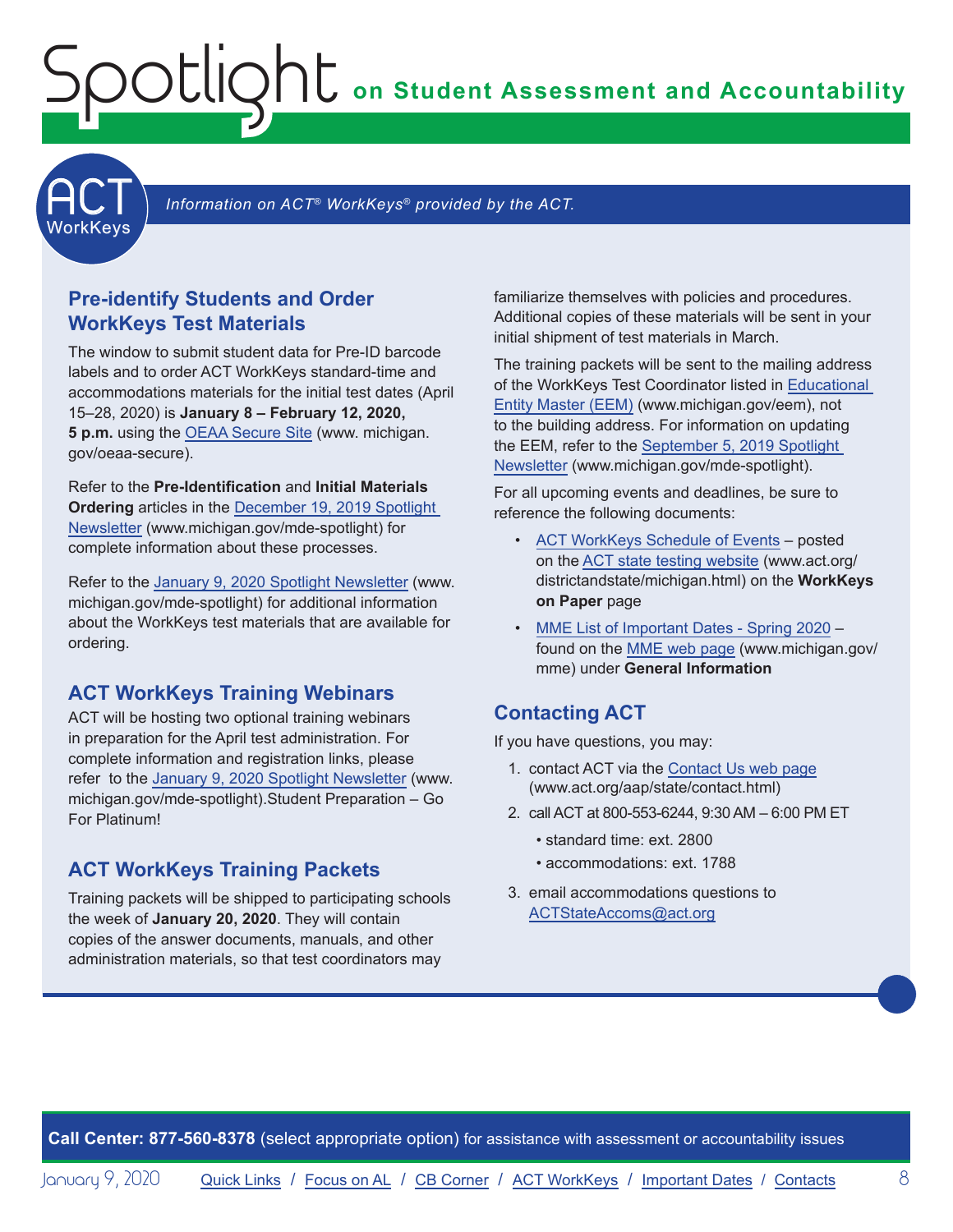# <span id="page-8-1"></span><span id="page-8-0"></span>**Important Dates**

## **Approaching Deadlines!**

#### **Friday, January 24, 2020**

• **WIDA** Test Exceptions & False EL Window **DEADLINE**

## **January 2020**

## **Early Literacy and Mathematics**

#### **Now – January 30, 2020**

• Pre-identification for **Early Literacy and Mathematics Benchmark Assessment for grades K-2**

## **M-STEP**

#### **Now – January 30, 2020**

• Pre-identification for **M-STEP Passage-Based Writing Field Test for grades 3-8**

## **SAT and PSAT**

#### **Now – February 24, 2020**

Window to request or update College Board-approved and state-allowed accommodations in SSD Online for **SAT with Essay, PSAT 10**, and **PSAT 8/9**.

#### **WIDA**

#### **Now – March 19, 2020**

• Pre-Identification for **WIDA**

## **Early Literacy and Mathematics**

#### **Now – January 31, 2020**

• **Early Literacy and Mathematics Benchmark Assessment for grades K-2** testing window

## **M-STEP**

#### **Now – January 31, 2020**

**M-STEP** testing window for the online Passage-based Writing Field Test

## **M-STEP, WorkKeys, SAT, PSAT, and MI-Access**

#### **Now – February 12, 2020:**

• Pre-ID for barcode labels and Initial Materials Order

## **M-STEP and MI-Access**

#### **Now – March 6, 2020**

• Window to submit an Alternate INSIGHT Availability Request Form (Go to [page 1](#page-0-1) for details) [Alternate INSIGHT Availability Request Form](https://baameap.wufoo.com/forms/2020-alternate-insight-availability-request/) (https:// baameap.wufoo.com/forms/2020-alternate-insightavailability-request/)

## **WIDA**

#### **January 29, 2020**

• **WIDA** Materials arrive in districts and Additional Material Order Window Opens

## **February 2020**

## **WIDA**

#### **February 3 – March 20, 2020**

• **WIDA** Test Administration window

## **ACT Workkeys**

#### **February 4, 2020**

• ACT Workkeys training webinar, 10:00-11:00 a.m. ET, [Register here](https://event.on24.com/wcc/r/2124038/11177BB2C08057557E1BDD10CF935708)

## **March 2020**

## **ACT Workkeys**

#### **March 10, 2020**

• **ACT Workkeys** training webinar, 3:30-4:30 p.m. ET, [Register here](https://event.on24.com/wcc/r/2124036/C50E209AAEDE2B03029BDE55DA459C17)

**Call Center: 877-560-8378** (select appropriate option) for assistance with assessment or accountability issues

January 9, 2020 [Quick Links](#page-0-0) / [Focus on AL](#page-4-0) / [CB Corner](#page-5-1) / [ACT WorkKeys](#page-7-0) / [Important Dates](#page-8-1) / [Contacts](#page-9-1) 9